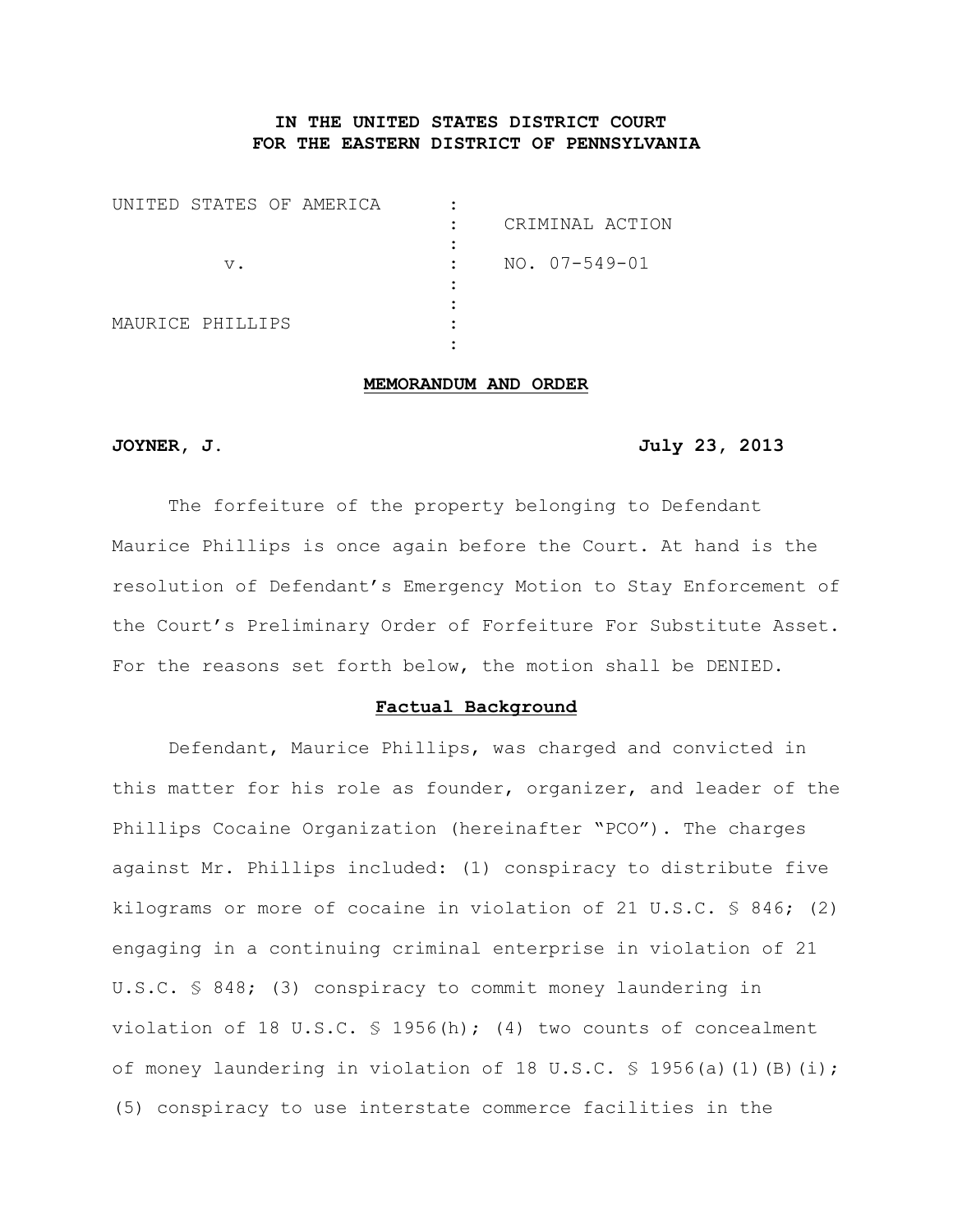commission of murder for hire in violation of 18 U.S.C. § 1958; (6) use of interstate commerce facilities in the commission of murder for hire in violation of 18 U.S.C. § 1958; and (7) murder, tampering with a witness, victim, or an informant in violation of 18 U.S.C. §§ 1111(a), 1512 (a)(1)(c). Defendant's role in PCO, a multimillion dollar cocaine distribution organization, which spanned the eastern seaboard of the United States, lasted from 1998 through 2007. The \$31,000,000 estimated value of the cocaine distributed was used towards acquiring and maintaining a lavish lifestyle - including new homes and automobiles, attaining additional businesses, paying the legal fees for criminally charged PCO employees, and engendering loyalty among PCO employees and associates.

PCO's prominence as a cocaine distributor was not achieved in isolation; PCO was dependent upon conspiracies with other illicit organizations. Particularly, PCO conspired with, among others, Chineta Glanville, a professional money launderer to conceal the drug proceeds, and the Alvear Cocaine Supply Organization, a cocaine supply organization based in Texas which arranged for the receipt of the substance from Mexico. However, the conspiracies extended beyond the day-to-day operational logistics of the business. Ultimately, Mr. Phillips was convicted of aiding and abetting the murder of Chineta Glanville to prevent her from cooperating with law enforcement authorities in their

 $-2-$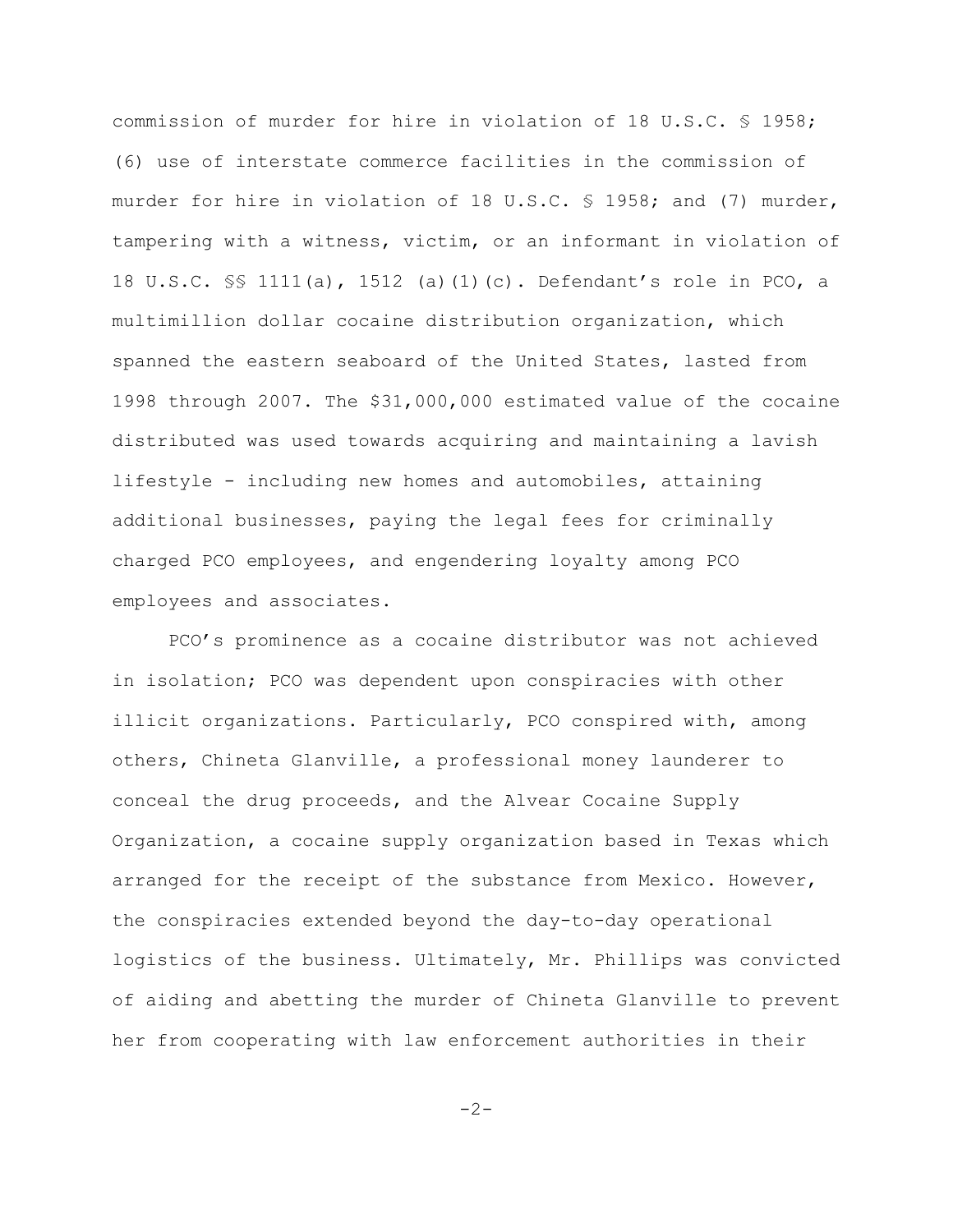investigation into Defendant's businesses.

In light of these actions, in addition to his concurrent life sentences, the grand jury found that probable cause existed to support a Notice of Forfeiture. Pursuant to 18 U.S.C. § 982 and 21 U.S.C. § 853, respectively, this Notice required Defendant to forfeit "any property constituting, or derived from, proceeds obtained directly or indirectly, as the result of," and any "property used or intended to be used, in any manner or part, to commit, or to facilitate the commission of" the offenses for which he was convicted. The property to be forfeited was equal to at least \$31,000,000 - the wholesale value of the cocaine acquired by and sold through PCO. Following this order of forfeiture, Mr. Phillips appealed his conviction.

Although not originally included in the Notice of Forfeiture, the Government moved to include certain real property located at 45 Cedar Avenue in Newark, New Jersey,<sup>1</sup> under 21 U.S.C. § 853(p) and Fed. R. Crim. P. 32.2(e). The property was added in partial satisfaction of the remaining debt of the forfeiture money judgment entered against Defendant. Defendant has since moved to stay enforcement of the Order of Forfeiture for Substitute Asset pending his criminal appeal.

 $^1$  Although the record owner of this property is Ahom, Inc., this is a corporation that is "solely owned, was operated by, and is under the control of Phillips." (Government's Response to Defendant's Motion to Stay Enforcement of Preliminary Order of Forfeiture for Substitute Asset, p. 4-5). In addition, "[t]he government also determined that Phillips continues to exercise control over and collect rental income from this property." (Id.)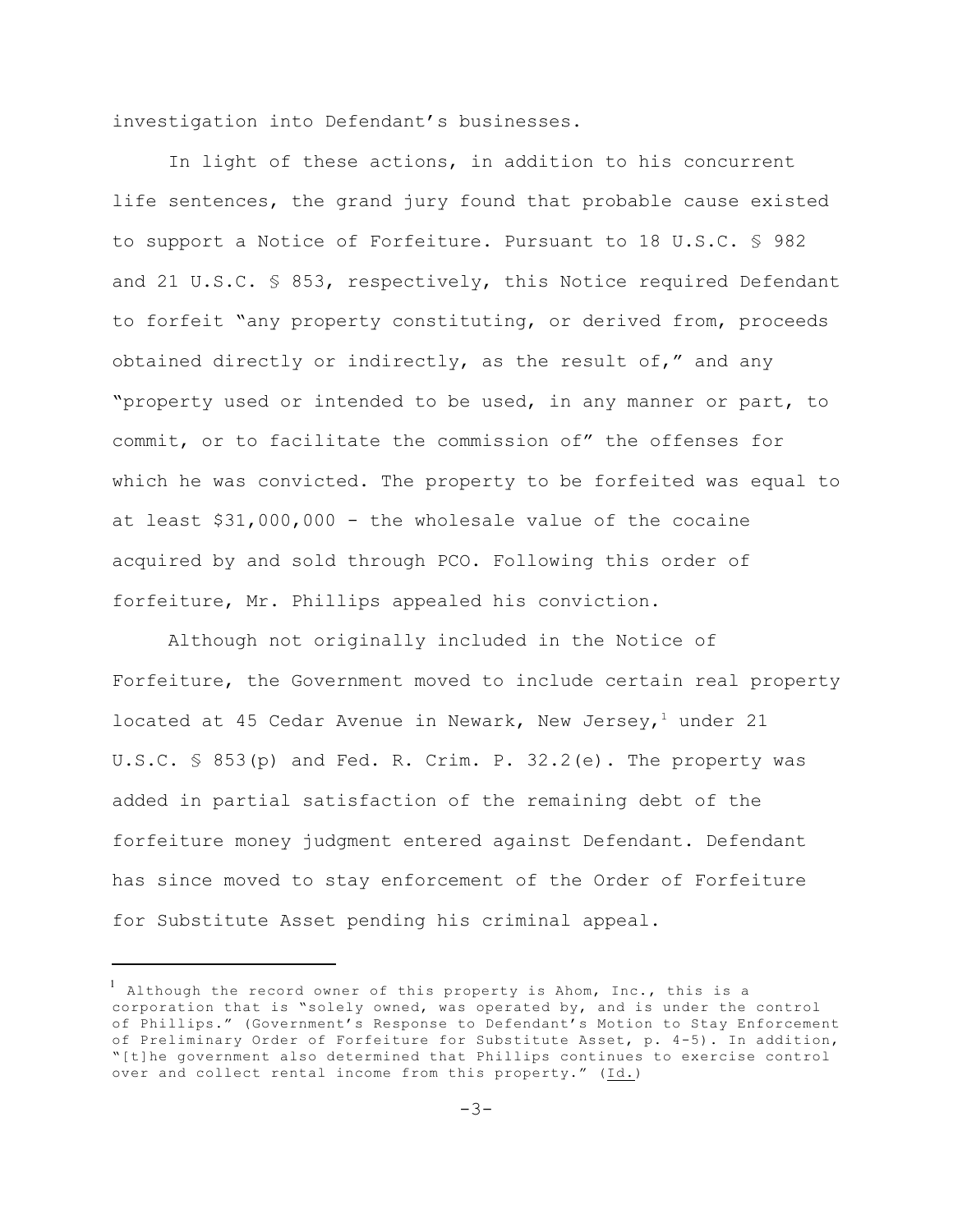#### **Discussion**

Under Fed. R. Crim. P. 32.2, a stay of forfeiture may be granted pending an appeal of conviction or an order of forfeiture. Specifically, that Rule states, in relevant part: "If a defendant appeals from a conviction or an order of forfeiture, the court may stay the order of forfeiture on terms appropriate to ensure that the property remains available pending appellate review." Fed. R. Crim. P. 32.2(d). In order to sustain a motion for a stay pending an appeal, the movant must have made a strong showing that: (1) his appeal is likely to succeed on the merits; (2) the applicant will be irreparably injured absent a stay; (3) the issuance of the stay will not substantially injure the other parties interested in the proceeding; and (4) that the public interest lies in favor of the movant. Hilton v. Braunskill, 481 U.S. 770, 776 (1987). Although each factor is crucial to the Court's analysis and decision, "no one aspect will necessarily determine its outcome." Constructors Ass'n of W. Pa. v. Kreps, 573 F.2d 811, 815 (3d Cir. 1978). We turn now to an analysis of each of the foregoing factors.

I. Likelihood of Success on Appeal

We first find that Mr. Phillips' motion to stay the order of forfeiture fails as his criminal appeal is not likely to be successful. See, e.g., Hilton, 481 U.S. at 776. In his motion to stay the forfeiture of his property, Mr. Phillips claims that he

 $-4-$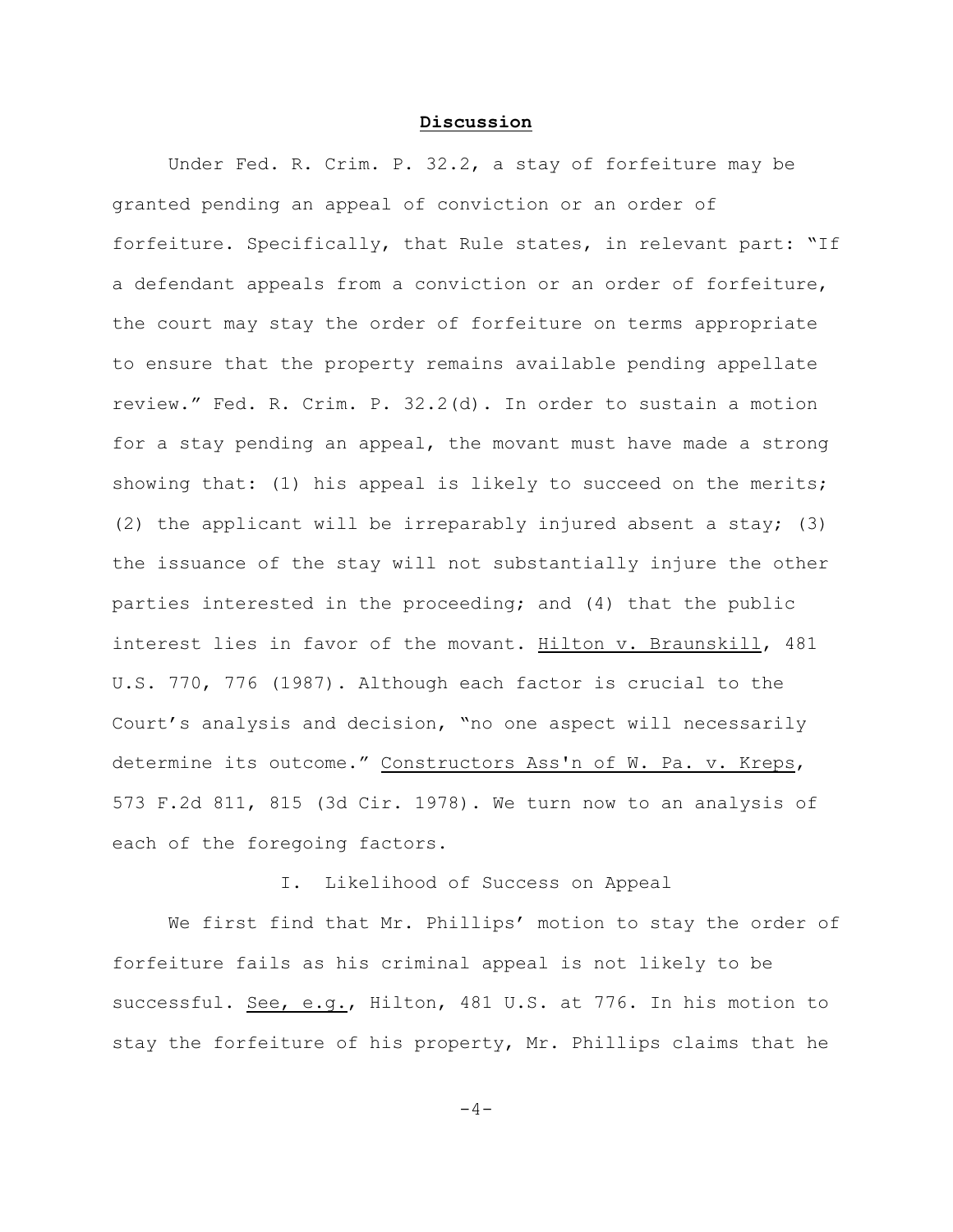will be successful on appeal due in part to the fact that he received ineffective assistance of counsel. (Defendant's Emergency Motion to Stay Enforcement of District Court's "Preliminary Order of Forfeiture for Substitute Asset," p. 3). "The benchmark for judging any claim of ineffectiveness must be whether *counsel's* conduct so undermined the proper functioning of the adversarial process that the trial cannot be relied on as having produced a just result." Strickland v. Washington, 466 U.S. 668, 686 (1984) (emphasis added). However, in his direct appeal of his criminal case, Defendant discusses only the conduct of the prosecutor, not his defense attorney. Given that it was not counsel's conduct, but rather the prosecutor's that is at issue, we surmise that Mr. Phillips' claim of ineffective assistance of counsel was actually meant to address prosecutorial misconduct. Under this presumption, we turn now to Mr. Phillips' argument.

To sustain a claim of prosecutorial misconduct, a reviewing court must "examine the prosecutor's offensive actions in context and in light of the entire trial, assessing the severity of the conduct[,]" and its effects. Moore v. Morton, 255 F.3d 95, 107 (3d Cir. 2001). If the conduct of the prosecutor "infected the trial with unfairness as to make the resulting conviction a denial of due  $process[j]$ " the court may overturn a conviction. Donnelly v. DeChristoforo, 416 U.S. 637, 643 (1974).

 $-5-$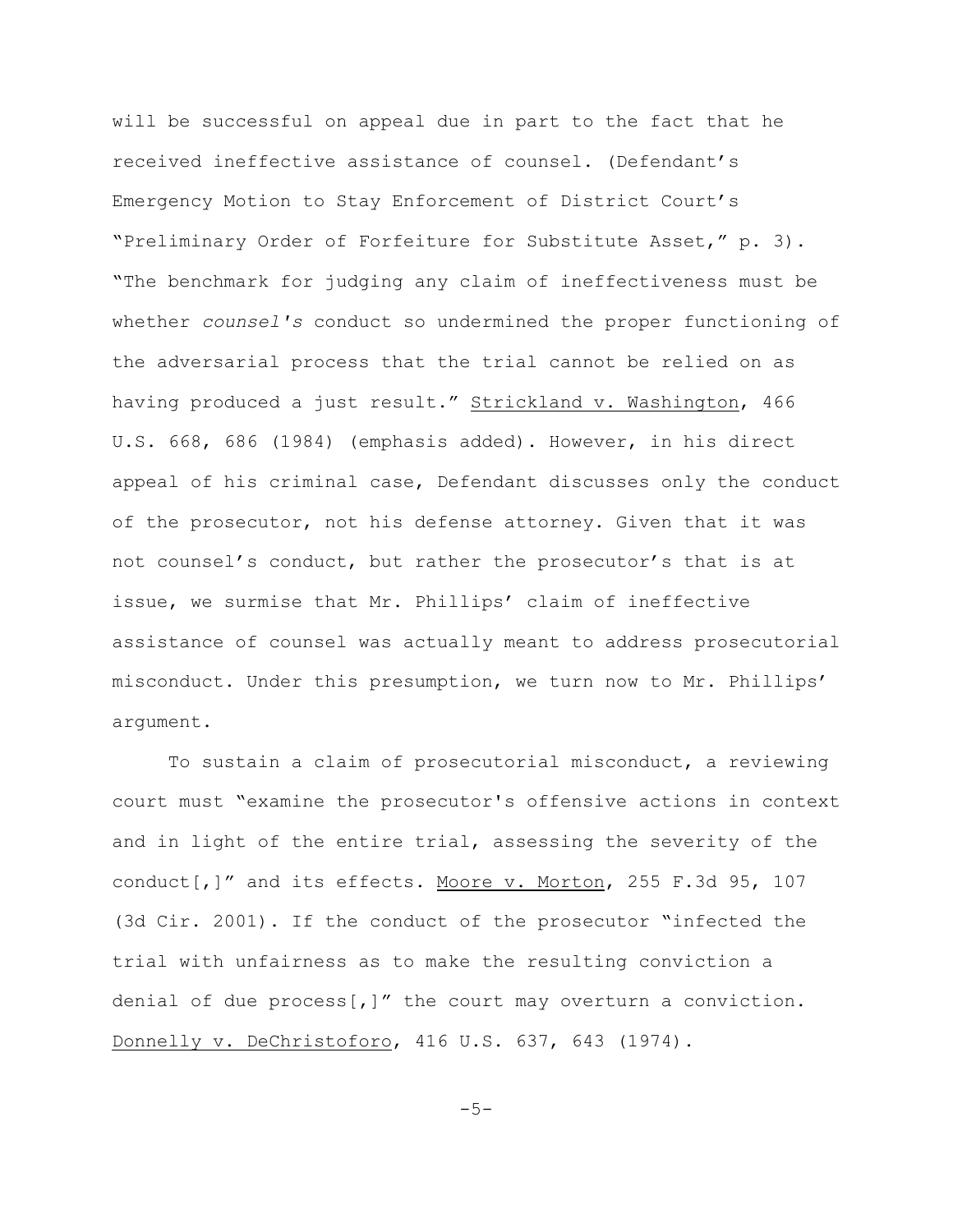Mr. Phillips claims that the prosecutorial misconduct amounts to two *Brady* violations, and thus infringes on his right to Due Process. Brady v. Maryland, 373 U.S. 83, 87 (1963). A claim alleging a *Brady* violation must demonstrate: (1) that evidence was suppressed; (2) the suppressed evidence was favorable to the defense; and (3) the suppressed evidence was material to either guilt or punishment. United States v. Higgs, 713 F.2d 39, 42 (3d Cir. 1983).

In the case at hand, Mr. Phillips argues that the prosecution withheld evidence regarding the criminal history and patterns of two witnesses against him, that this withheld evidence was favorable to the defense, and that if the evidence had been presented, the witnesses testifying against him would have been discredited and he would not have been convicted. These alleged circumstances would qualify as a *Brady* violation under the requirements, and as held in Mooney, a Due Process violation. Mooney v. Holohan, 294 U.S. 103, 112 (1935). However, if the withheld evidence does not qualify as material under Brady, the fact that it was withheld does not amount to infringement of Due Process. Brady, 373 U.S. at 87.

Mr. Phillips presents two bases for his claim of ineffective assistance of counsel, now modified to prosecutorial misconduct. First, Mr. Phillips claims that the Government was aware of discrediting information regarding Bryant Phillips, a key witness

 $-6-$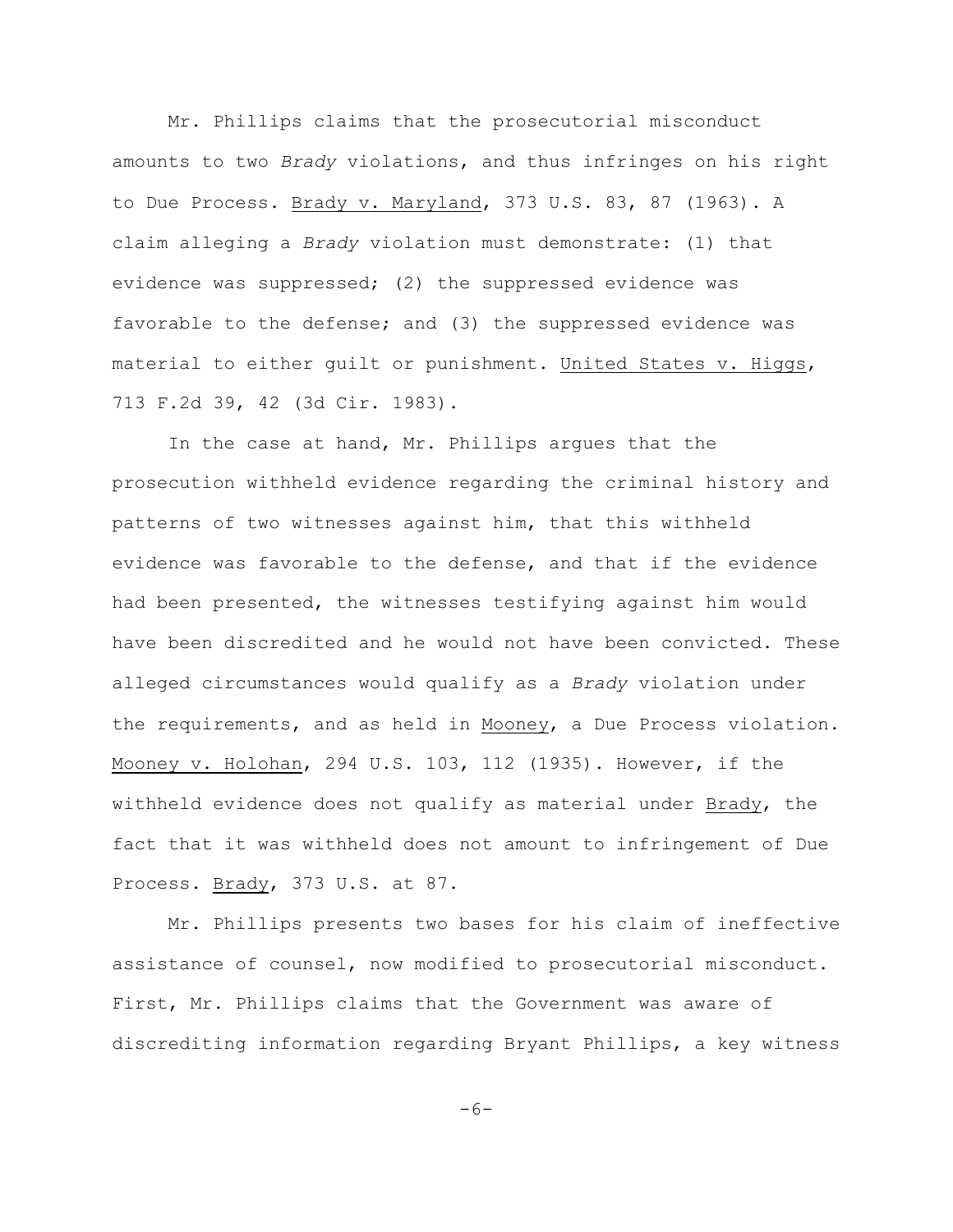who was testifying against Defendant, but failed to disclose this information to the defense. (Defendant's Direct Appeal of Criminal Case, p. 18). Bryant Phillips testified that he was hired by Defendant to carry out the murder of Chineta Glanville in order to prevent her from testifying against Maurice Phillips. Defendant alleges prosecutorial misconduct due to the fact that the Government failed to disclose its discovery that Bryant, while working as a cooperating witness with the Government, initiated a new, separate drug conspiracy while incarcerated. Id. Despite noncompliance with the terms of his agreement with the Government, the Government portrayed Bryant Phillips as a trustworthy witness. Id. at 19.

Second, Mr. Phillips claims that the Government had discrediting evidence regarding another key witness, Lamont Smith, but also failed to reveal such evidence to the defense. Mr. Smith was testifying against Mr. Phillips on all drug-related counts. Despite having knowledge, the Government withheld information regarding Smith's history and pattern of home invasions, which markedly resemble the crime scene from Chineta Glanville's murder. Moreover, when the defense asked the witness to disclose his criminal history, the Government objected to the question, allegedly for the purpose of concealing this information, which was sustained by the Court. Defendant contends that had the Government disclosed this information, the Court

-7-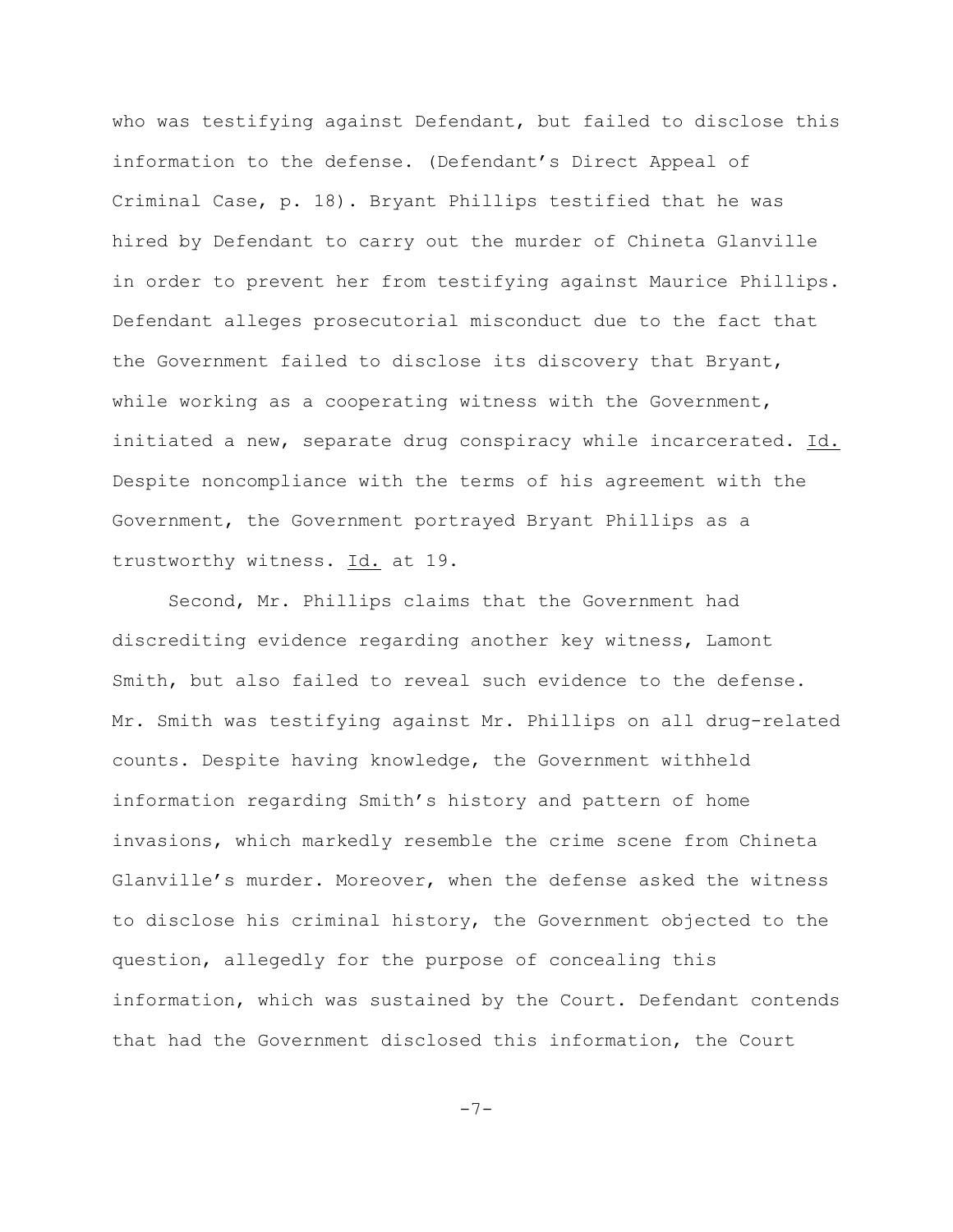would not have sustained the objection, and the evidence discrediting Mr. Smith as a key witness would have been exposed.

Mr. Phillips claims that the conduct regarding both witnesses, specifically, the Government's failure to disclose such discrediting evidence to the defense, amounts to prosecutorial misconduct and a *Brady* violation as well. As a result, Defendant believes that he will likely be successful on appeal. In advancing this argument, Mr. Phillips presumes that this impeachment evidence was "material either to guilt or punishment," as required under Brady. 373 U.S. at 87. Evidence is material if, had it been presented, there is a reasonable probability that the result of the proceeding would have been different. United States v. Bagley, 473 U.S. 667, 682 (1985).

In assessing the allegedly withheld evidence in this case, however, we find that it fails to meet this materiality standard. Although the witnesses were influential in the sense that their testimony made Defendant's conviction more likely than if they had not testified, this does not guarantee that the result of the trial would have been different if the withheld evidence had been disclosed. Strickler v. Greene, 527 U.S. 263, 289 (1999). "The question is not whether the defendant would more likely than not have received a different verdict with the evidence, but whether in its absence he received a fair trial, understood as a trial resulting in a verdict worthy of confidence." Kyles v. Whitley,

-8-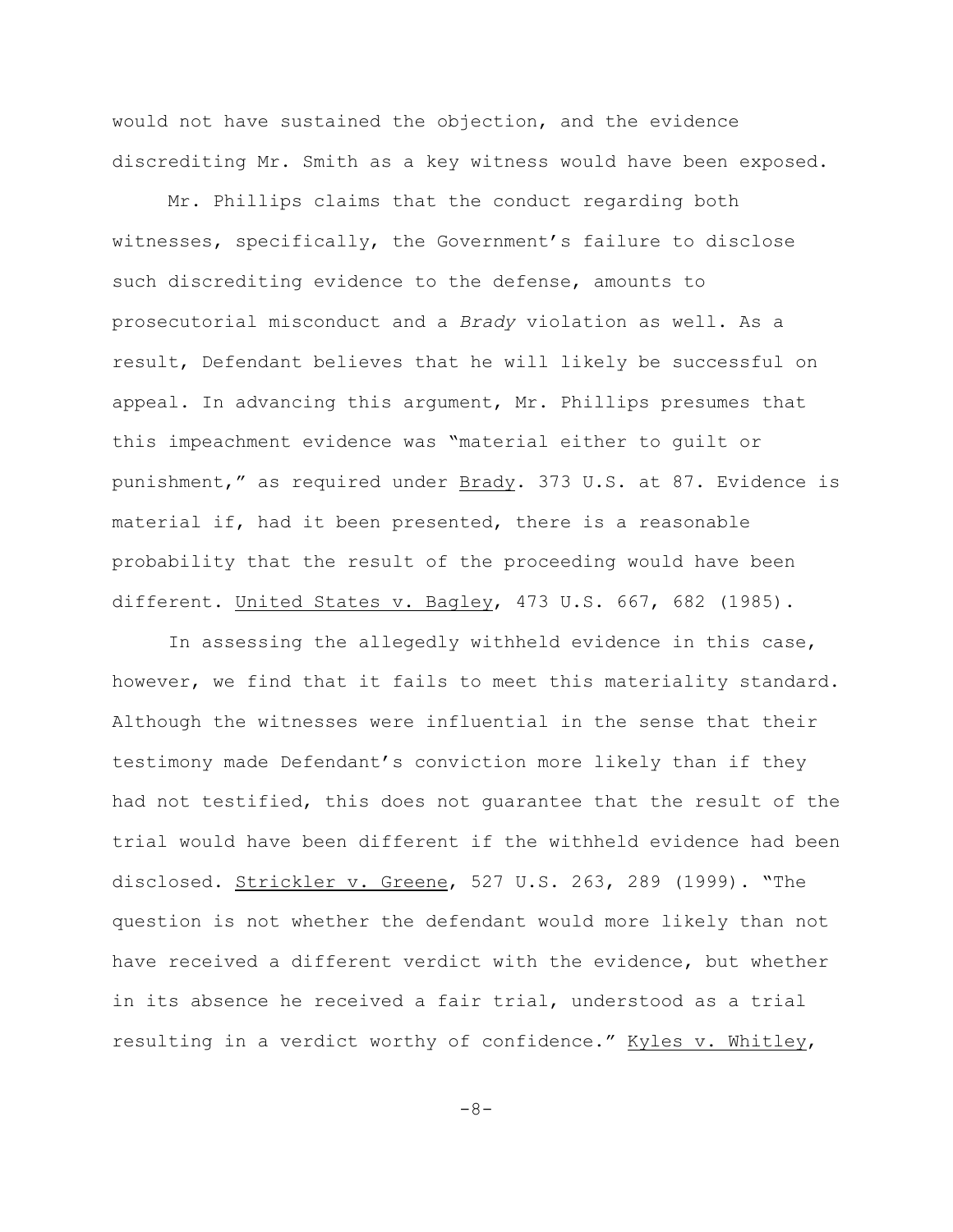514 U.S. 419, 435 (1995). While attention to the discrediting evidence could possibly sway the jury, Mr. Phillips has not demonstrated that it would "probably change" the outcome of the case. Since Defendant cannot prove that the withheld evidence would have altered the result of his trial, he can likewise neither prove a *Brady* violation nor infringement of Due Process. Furthermore, Mr. Phillips' claim of prosecutorial misconduct does not prevail, as he cannot show that the withheld evidence rendered the trial so unfair as to violate his Due Process rights. As such, we find that Mr. Phillips is unable to demonstrate his likelihood of success on appeal on the basis of prosecutorial misconduct.

In his motion, Defendant also claims that his right to Due Process was violated under the Fifth Amendment and that the Order of Forfeiture imposed amounts to cruel and unusual punishment under the Eighth Amendment. Specifically, Mr. Phillips suggests that the alleged *Brady* violations resulting from the prosecutorial misconduct violate his right to Due Process. Mooney, 294 U.S. at 112. However, as discussed above, the impeachment evidence does not qualify as material so as to constitute a *Brady* violation, and it therefore is not a Due Process violation. In addition, Defendant failed to raise an Eighth Amendment violation claim in his direct appeal, and this failure also precludes its consideration here.

 $-9-$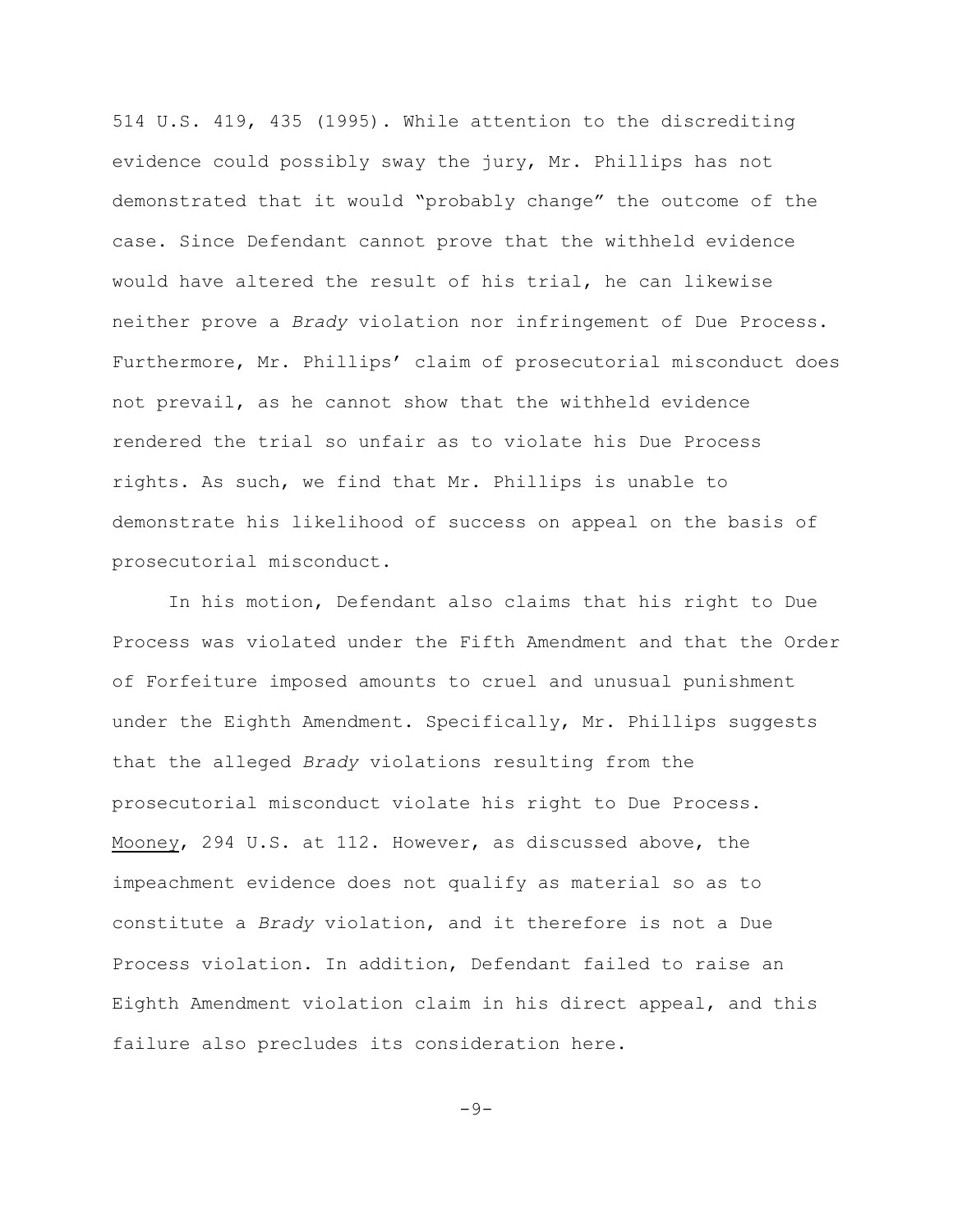# II. Irreparable Injury to Movant Absent the Stay

To support a motion to stay enforcement of forfeiture, the movant must demonstrate that he or she would suffer irreparable injury if the stay were not granted. Hilton, 481 U.S. at 776. Defendant currently has no access to the real property in question and would not have such access even if the stay were granted pending his appeal. As such, failure to grant the stay would result in no significant loss to, or restraint on, the liberty of Defendant such that would amount to irreparable harm or injury. Ozoroski v. Klem, Civ.A. 04-561, 2004 WL 1446046, at \*19 (E.D. Pa. June 28, 2004).

Defendant also claims that forfeiture of this property prior to the adjudication of his appeal would cause significant injury, as he believes the value of the property would increase over time. While this may be the case, the financial market is still in flux and the value of Mr. Phillips' property may very well decline in value. The status of the community, coupled with the instability of the economy, preclude a finding that the value of Mr. Phillips' property will, more likely than not, appreciate over time. Furthermore, forfeiture of the property is justified as it would merely take away a token of Defendant's immoral behavior that was unjustly gained, rather than actually depriving him of an honest possession. As such, Mr. Phillips fails to

 $-10-$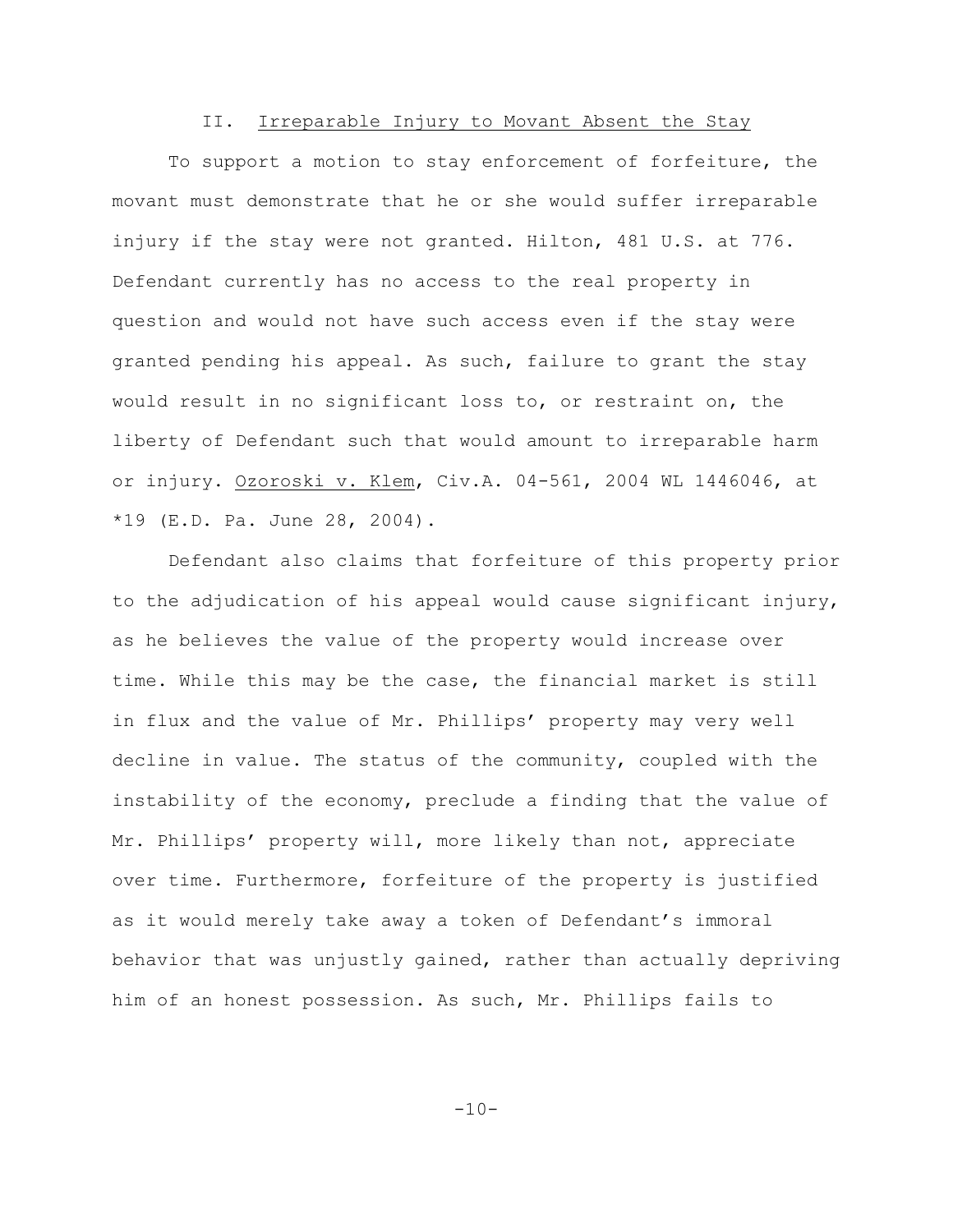persuade the Court that denying the stay would result in irreparable harm to himself.

#### III. Absence of Injury to Interested Parties Given the Stay

On the other hand, granting Mr. Phillips' motion to stay enforcement of the forfeiture would cause substantial harm to the Government. A decision whether to grant a stay must consider the harm, if any, that would result to interested parties if the stay were granted. Hilton, 481 U.S. at 776. While Mr. Phillips does not address this, the potential for the property's value to depreciate over time would clearly result in harm to the Government. Given that the purpose of including Mr. Phillips' Cedar Avenue property as a substitute asset was to help offset the remaining debt of the \$31,000,000 money judgment, the value of the property is crucial.

In addition, allowing Mr. Phillips to retain the property could result in a complete loss of the property, in violation of Fed. R. Crim. P. 32.2(d). Specifically, that Rule states, in relevant part: "[T]he court may stay the order of forfeiture on terms appropriate to ensure that the property remains available pending appellate review." Fed. R. Crim. P. 32.2. However, if the stay is granted, Defendant is given the opportunity to transfer the property. If he does, and the transferee can demonstrate that "he is a bona fide purchaser...who at the time of purchase was reasonably without cause to believe that the property was subject

-11-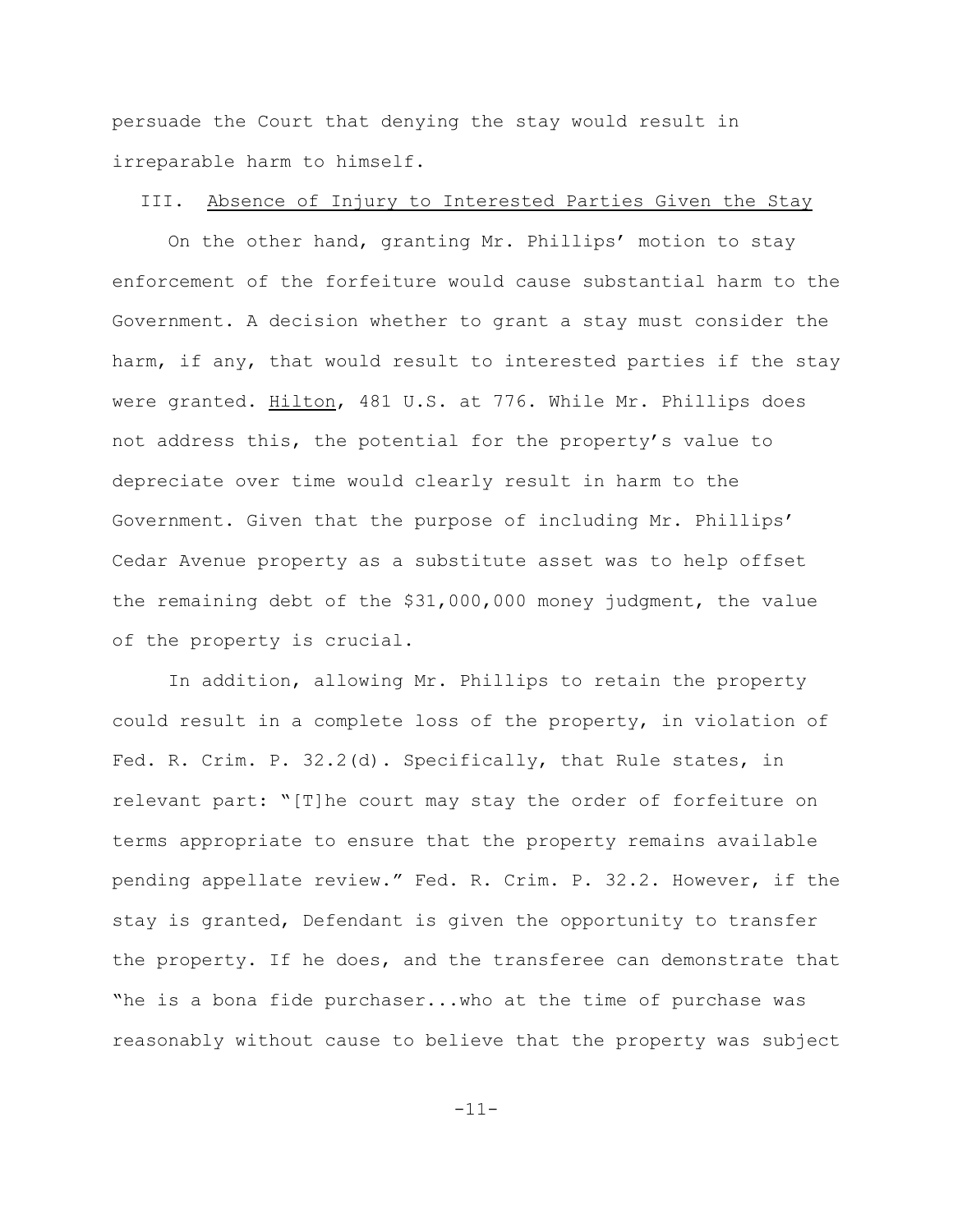to forfeiture[,]" then the Government is unable to take possession of the property and use the value to help satisfy Mr. Phillips' money judgment. 21 U.S.C. § 853(b). Therefore, granting the stay and facilitating this potential for loss would defeat the purpose of including the property in the forfeiture proceedings and militates against granting Defendant's motion to stay.

## IV. The Public Interest

Defendant's interest in delaying the forfeiture of his property is unjustified given that the public's interests weigh against Defendant's motion. The analysis to determine whether to grant a stay must consider the public's interest with respect to the motion. Hilton, 481 U.S. at 776. When the Government is the opposing party to a motion to stay, as is the case here, the third and fourth factors of the test (harm to the opposing party and the public interest, respectively) merge. Nken v. Holder, 556 U.S. 418, 420 (2009). As discussed above, Defendant's motion to stay the order of forfeiture of the property located at 45 Cedar Avenue would harm the Government. Under the rule provided by Nken, the injury imposed thus dictates that the public interest weighs in favor of the Government. Id. In addition to the harm the stay would impose, this conclusion is further supported given the public's substantial interest in ridding society of drugs and its attendant circumstances. Permitting Mr. Phillips to retain a

-12-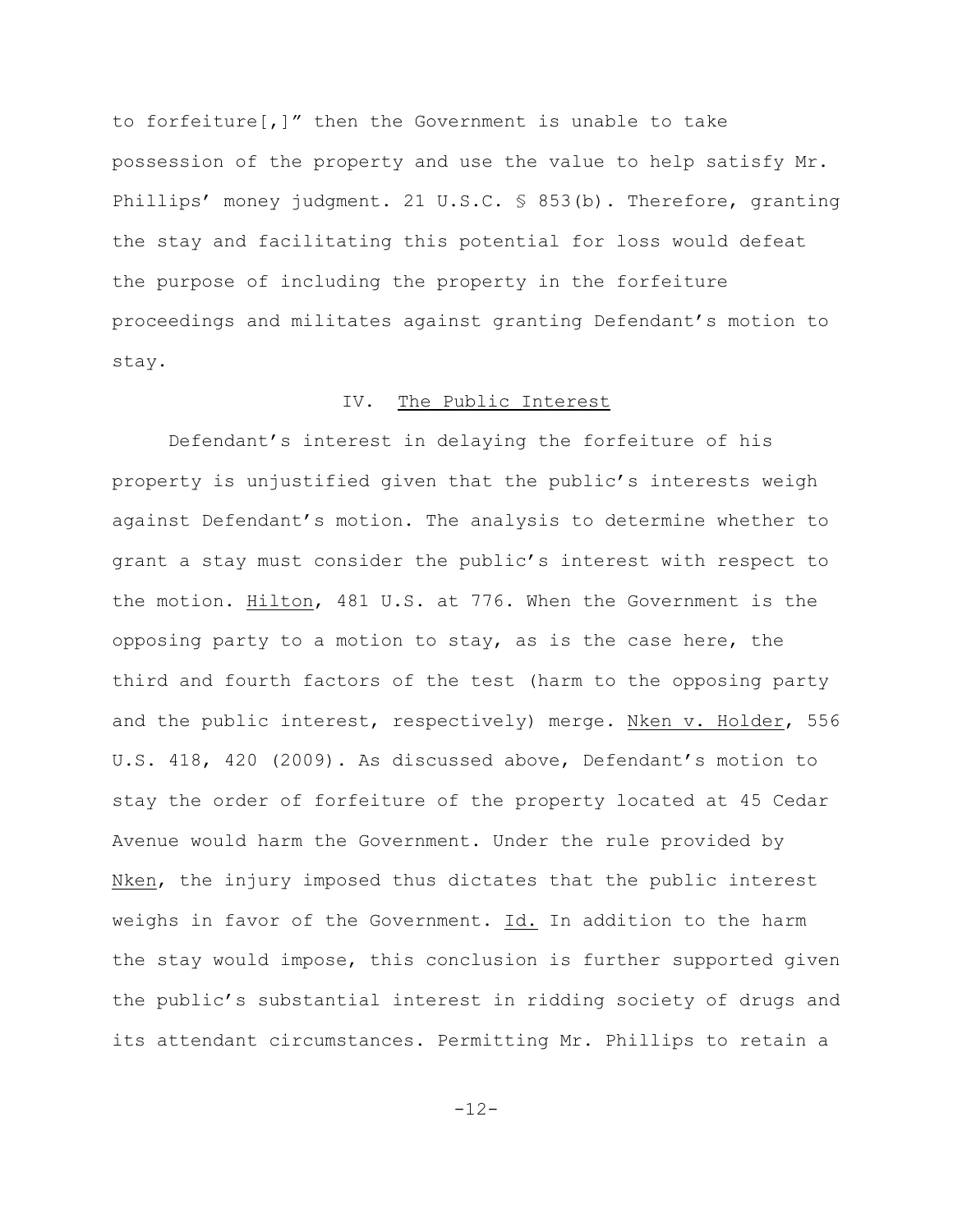memento and product of his unjust behavior would obviously send the wrong message to society. Indeed, allowing Mr. Phillips to keep his ill-gotten gains would not be punishment at all. Given that Defendant's motion to stay enforcement conflicts with the public's interests, which is supported by satisfying the third factor (harm to opposing party) under Nken, Defendant's motion should be denied. Id.

# **Conclusion**

For all of the foregoing reasons, Defendant, Maurice Phillips' Motion to Stay Enforcement of the Court's Preliminary Order of Forfeiture of Substitute Asset (Doc. No. 964) is DENIED.

An order follows.